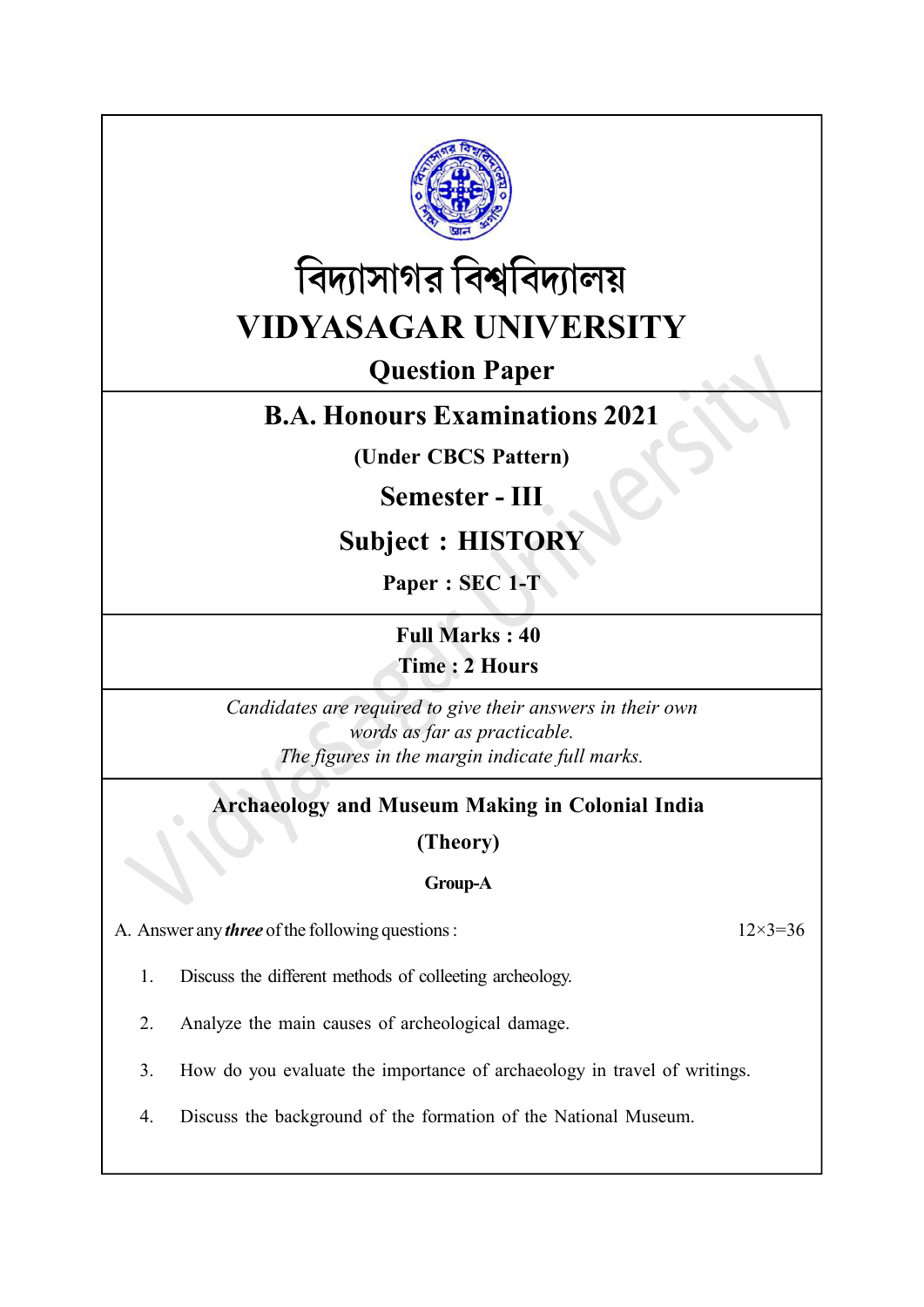- 5. Discuss the requirements for presenting a museum exhibit.
- 6. Discuss why the museum is called a cultural university.

#### Group-B

#### B. Answer any *two* of the following questions :  $2 \times 2 = 4$

- 1. Who is called the father of archeology?
- 2. Which is the first museum in India? In what year was it established?
- 3. Who was John Marshall?
- 4. What do you mean by Local Museum?

# Santali Version

#### $07009069 - 8$

- $\theta$ . New you below that  $\theta$  is a consequence of  $\theta$  and  $\theta$  is  $\theta$  is  $\theta$  is  $\theta$  is  $\theta$  is  $\theta$  is  $\theta$  is  $\theta$  is  $\theta$  is  $\theta$  is  $\theta$  is  $\theta$  is  $\theta$  is  $\theta$  is  $\theta$  is  $\theta$  is  $\theta$  is  $\theta$  is  $\theta$  is  $\theta$  is  $\$
- $\beta$ .  $\beta$ latic inical ba intisting idorti-idory. baboti babot barda.  $U 21$
- $2.$  LEDAG NACAL 00 CALAY BANAG 0AC 22GAG 0A2OC 00 NANDP  $0.7127$   $0.02$   $0.09$   $0.031$
- $8.$  Kalear opag 22 Katal nakak ba 226ang uswao ba aba paba ok  $U$  and  $E$  and  $U$  and  $U$
- $\epsilon$ . nayoyeayy kadaaa ngaca (asolo 2seac akad dao asol pa  $8P$   $121$
- $6.$  LEDAG WACAL by DEbAMP LE LADAD DE PA. bOAMEMG by OP UEI
- $\mathcal{E}$ . Museum  $\mathcal{D}$  82 $\mathcal{D}$  Be point  $\mathcal{D}$  becape  $\mathcal{D}$  and  $\mathcal{D}$  and  $\mathcal{D}$  and  $\mathcal{D}$  means the  $\mathcal{D}$  means  $\mathcal{D}$  and  $\mathcal{D}$  and  $\mathcal{D}$  and  $\mathcal{D}$  means the  $\mathcal{D}$  means the  $\mathcal{D}$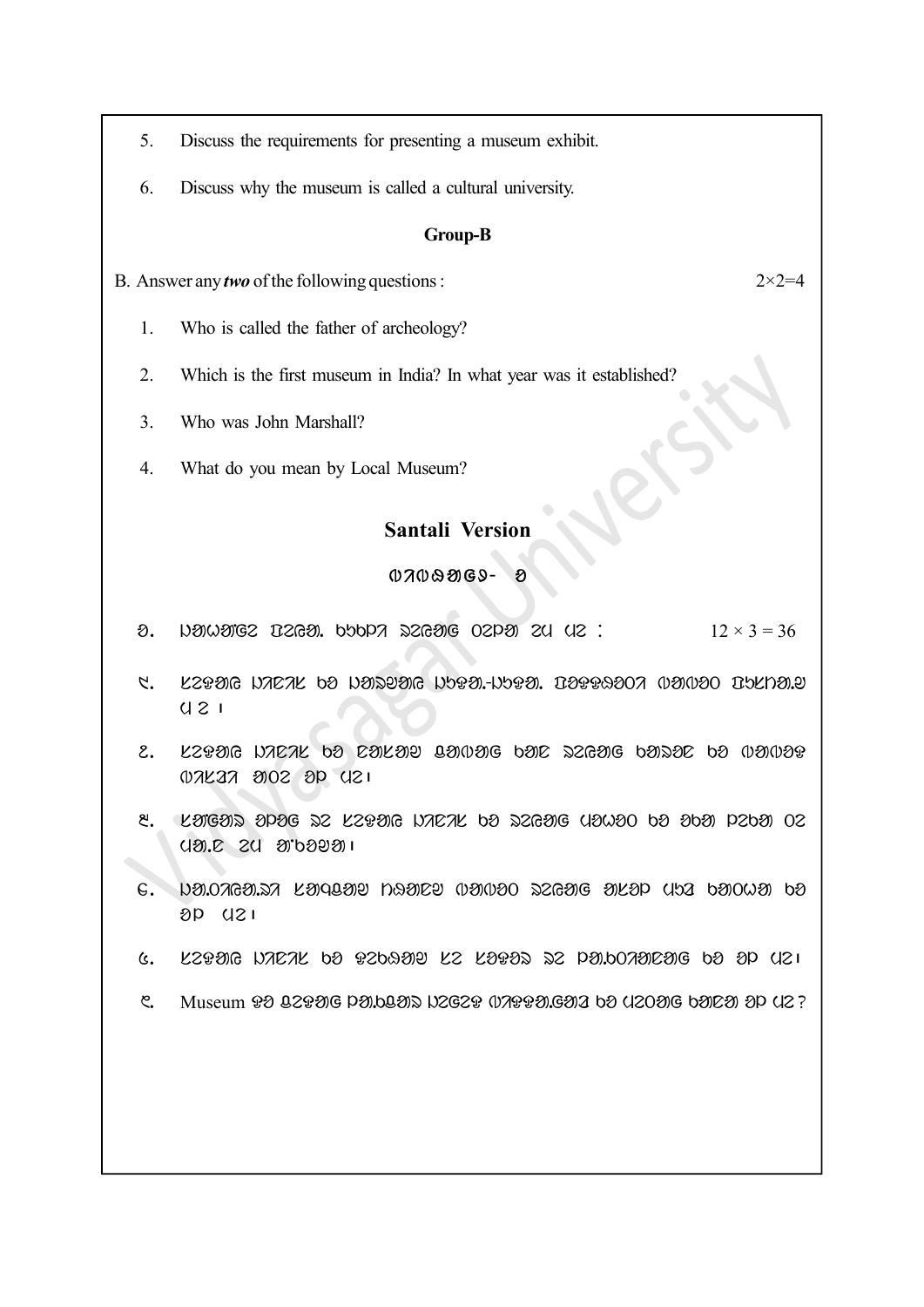## $0709969 - 0$

- $\alpha$  New Me  $\alpha$  and  $\alpha$  is  $\alpha$  and  $\alpha$  is  $\alpha$  is  $\alpha$  . Then  $\alpha$  is  $\alpha$  is  $2 \times 2 = 4$
- $1.$  30216  $93$  U2122 NACAL LATTA and  $90$   $93$  03 U20216 021231?
- 2 . mare jinis saNwar jarwa Do bHaroT re oKa Kana? Ona Do oKa serma THapon lena|
- 8. John Marshall 90G 000G 000E01?
- 6. nanaanaan. ua se nacak karaas (Local Museum) uzcoz 029 zu (Ubuaan.ya)?

——————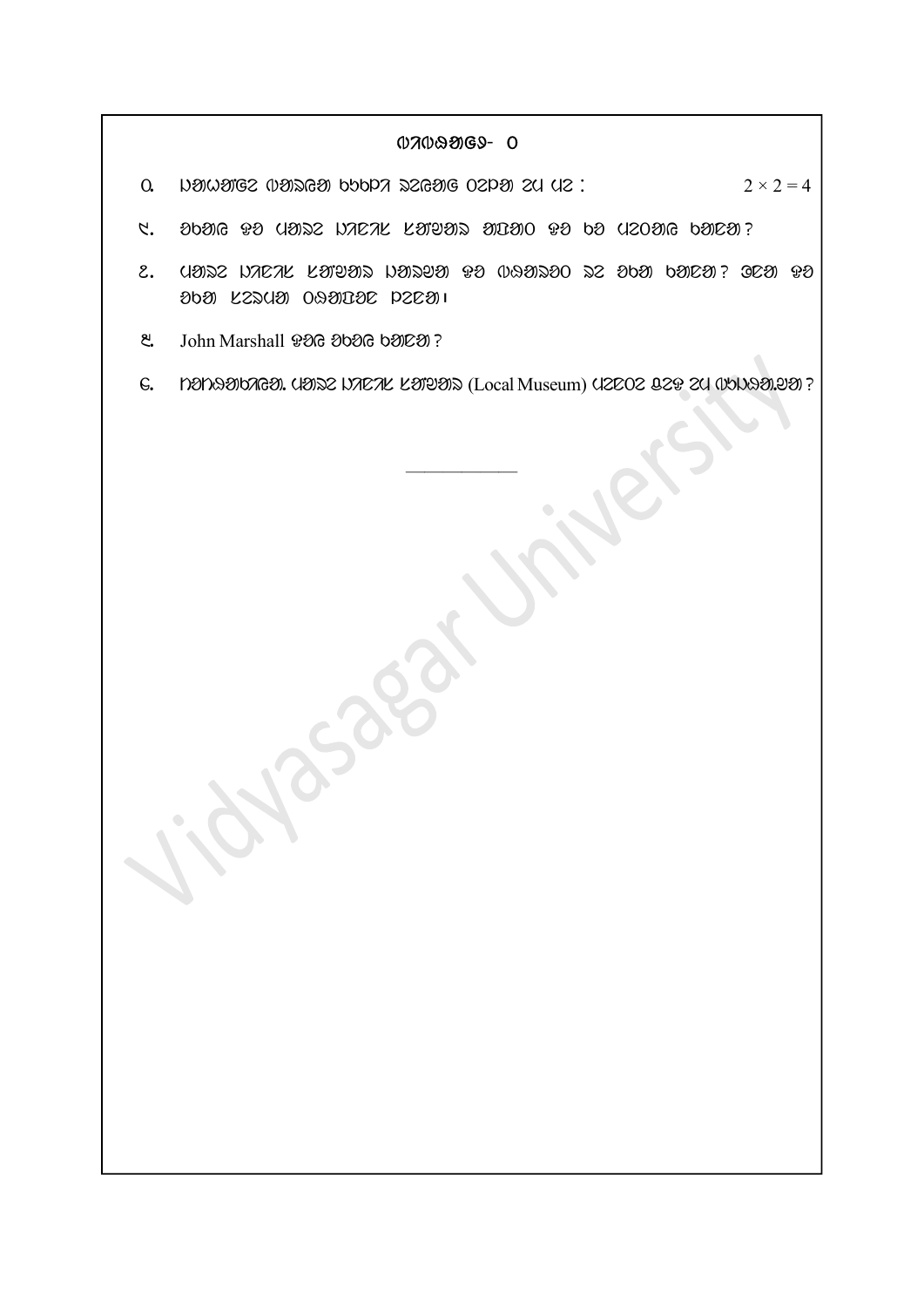# Or, Paper - SEC 1 T (Literature and History : Bengal) (Theory : Marks - 40)

# Group-A

A. Answer any *three* of the following questions :  $12 \times 3 = 36$ 

- 1. How do you explain the relationship between history and literature?
- 2. Do you think that Indians had no historical sense in pre-colonial time? Write in your own words.
- 3. Explain your notion about Mythic time and Historical time.
- 4. Write a note on historical thought and contribution of Ramesh Chandra Majumdar in Indian historiography.
- 5. Describe the condition of early 20th centrury women as described by Sarat Chandra Chattopadhyay in his novel Charitrahin.
- 6. Discuss the historical significance of Satinath Bhaduri's Dhorai Charit Manas.

## Group-B

- B. Answer any *two* of the following questions :  $2 \times 2 = 4$ 
	- 1. Who was Fakir Mohan Senapati? Write the name of a book written by him?
	- 2. Write the names of two books written by Akshay Kumar Maitra.
	- 3. When was the novel Anandamath published? What movement has been mentioned here?
	- 4. Write the names of two characters in the novel Pather Dabi written by Sarat Chandra Chattopadhyay.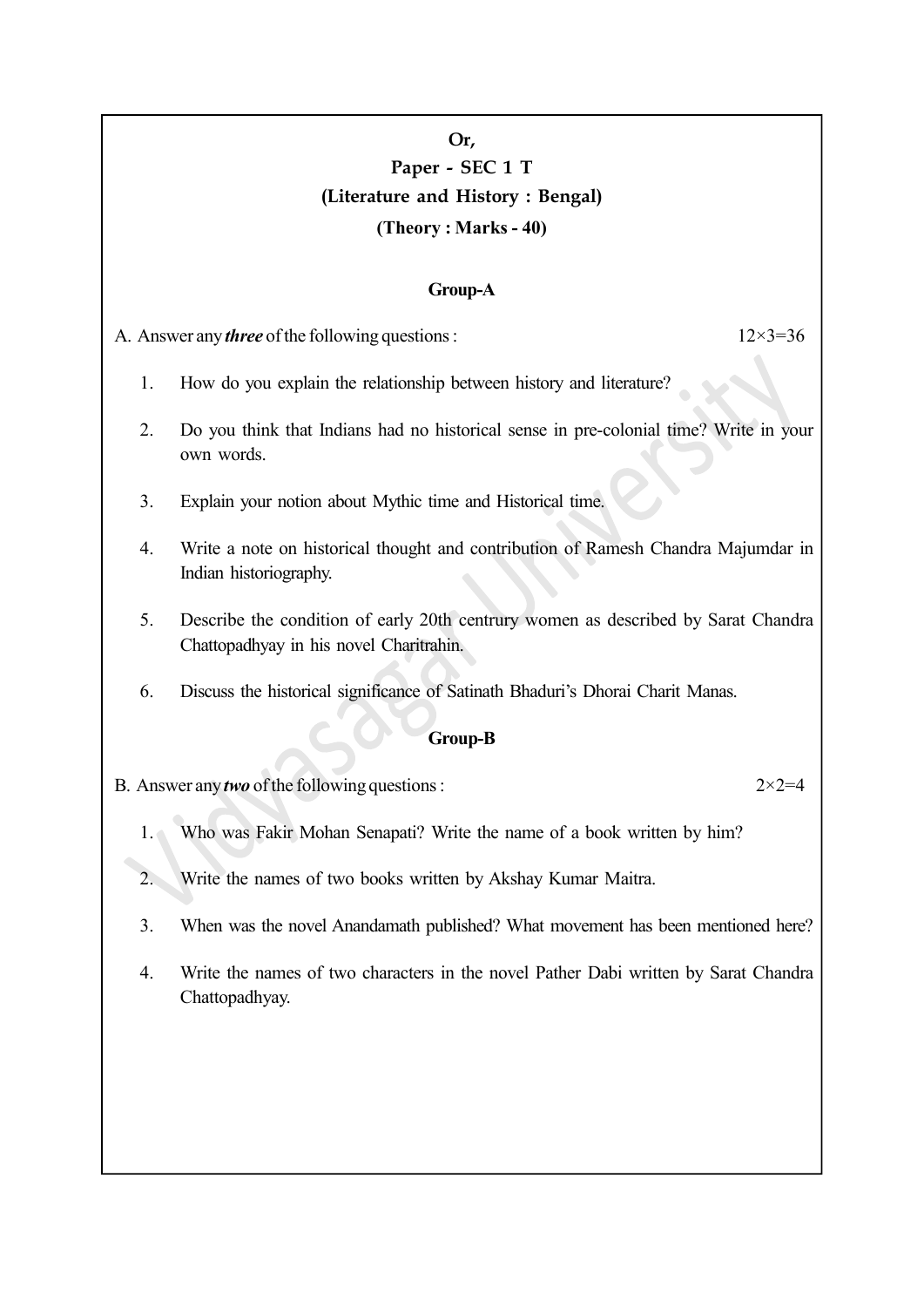# Santali Version

## $0700909 - 8$

- $\alpha$  Denovaties trades. Nobels seed the corporation of  $12 \times 3 = 36$
- $1.$  Dengam ar langmed ar oanpar se langang dala reparda oam opsere ye?
- 2. amizy bGWD. amem D2 wadaaroo bad baad anag barotig Sense bang Pre-colonial time U2202 U20208 W203 O20U2 C20? 20U206 20220 02 2P U21
- 8. uza badaa ar ar nagam ar nagam anag oka babo amag kama anag ap  $UZI$
- 4. bHaroTiyo nagam sasTor lekaTe romes conDro mojumDar ag nagam  $0.7922 \gg 0.792$   $0.7942 \gg 0.792$
- $6.$  MiD is an arror controlled to say that we know the conduction  $100$   $100$   $100$   $100$   $100$   $100$ contents to all algorithm conditions and all resorts of the propagation of  $1$
- C. LOOREMOG WGMT527 MG TGGOOMG BDORO UMEDL MG EMGMU MEMG UDWOO  $0202020$   $021$

## $0700909 - 0$

- $\Omega$  baryaires weight barya series of  $\Omega$  and  $\Omega$  is  $\Omega$  . 2  $\lambda$   $\Omega$  = 4
- 1. Ob PG PO DO PAO UPUPE KZE MEDOA OMUZ bIDEN? DE A PPAG UAPHIL BUOGA  $QDO9QSDQ1$
- $2.$  obbard bumar uncost that when the radius puTum old  $2.$
- 8. anodogoudha Gonuon Go Orl byago. Cambro: Conc yeg wgoa azeong woacoco 24 abanean
- $6.$  LYNO UILTN UINGINTTARA PPAG INORZN TZUA GAUNU NAL UINGA  $Q$ bazo orgaboby op  $U2$

——————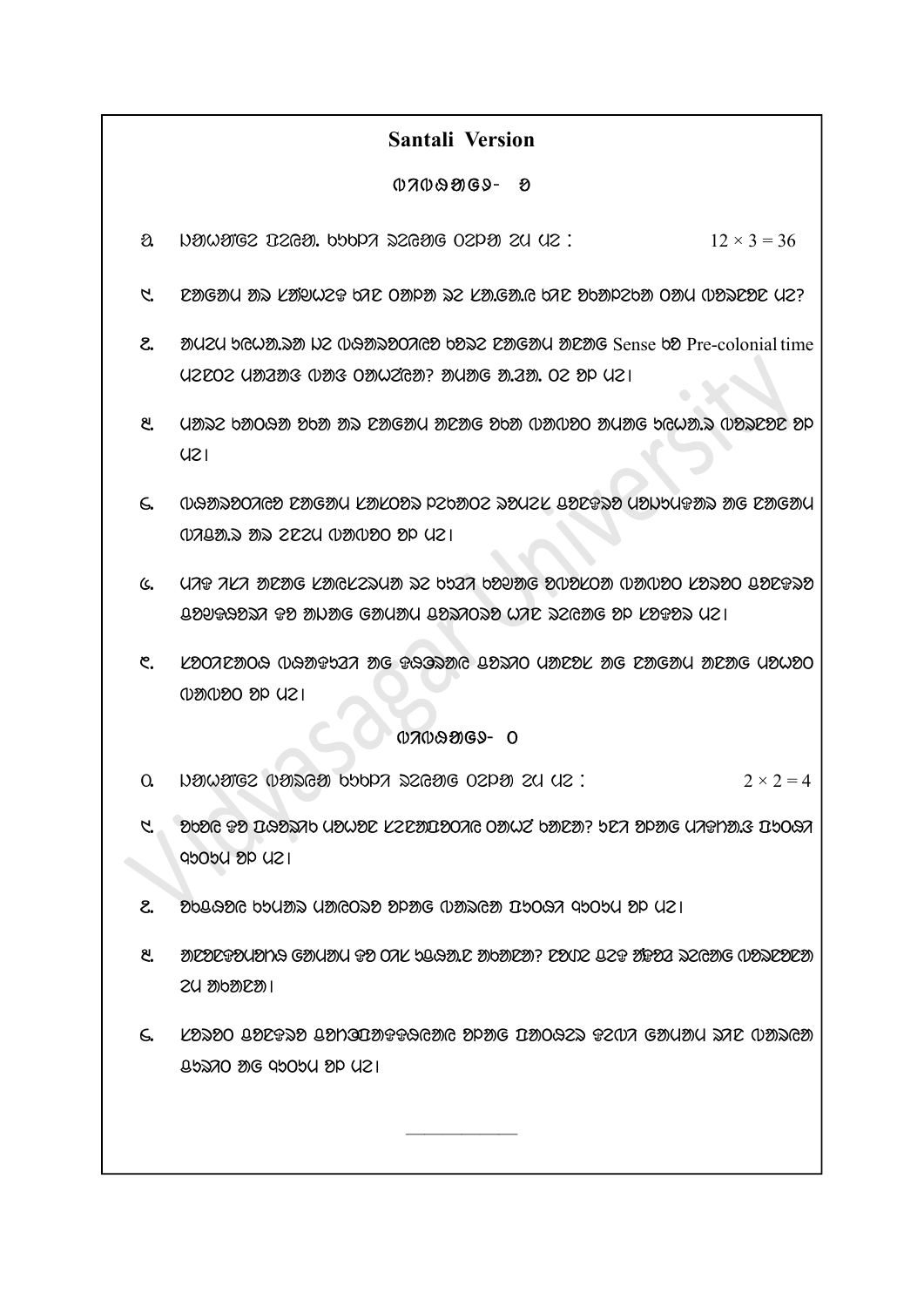# Or, Paper - SEC 1 T (Art Appreciation an Introduction to Indian Art) (Theory : Marks - 40)

## Group-A

A. Answer any *three* of the following questions :  $12 \times 3 = 36$ 

- 1. Describe the art of prehistoric times.
- 2. Discuss the main features of Indian art in the Kushana period.
- 3. Discuss the major characteristics of miniature painting traditions in the Sultanate period.
- 4. Discuss the trends of Indian art in the eighteenth century.
- 5. Evaluate Santiniketan's contribution to ninetieenth century art thinking.
- 6. Discuss the contribution of Nandalal Basu and Jamini Roy in the art of painting.

## Group-B

B. Answer any *two* of the following questions :  $2 \times 2 = 4$ 

- 1. What do you mean by 'Realistic art' and 'Abstract'?
- 2. What is 'Folkart Tradition'?
- 3. What is numismatic art?
- 4. What is Popular Art?